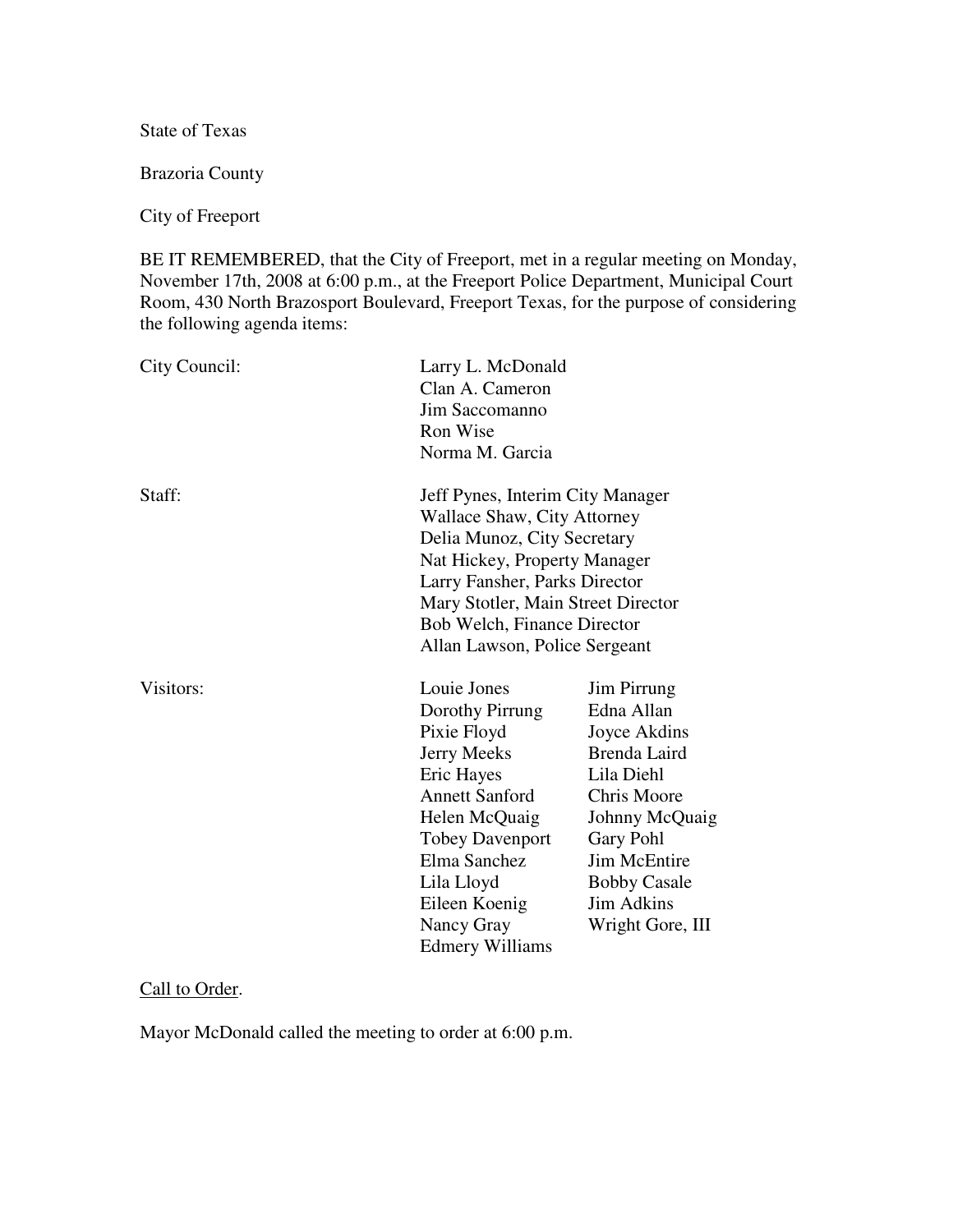# Invocation.

Chris Moore from the Velasco Baptist Church offered the invocation.

# Pledge of Allegiance.

Mayor McDonald led the Pledge of Allegiance.

Consideration of the approval of the November 3rd, 2008 Council Minutes.

On a motion by Councilman Cameron, seconded by Councilman Saccomanno, with all present voting "aye", Council unanimously approved November 3rd, 2008 Council Meeting.

### Attending Citizens and Their Business.

Nancy Gary representing Boy Scouts of America asked Council for help in getting a Club Scout Pack organized in Freeport. She requested assistance in putting up a banner and using the City's marque sign to announce a rally.

Bobby Casale, resident from Bridge Harbor passed out photos of debris from Bridge Harbor caused by Hurricane Ike. Some businesses and residents still had debris that had not been picked up. He also addressed Councilwoman Garcia and asked for an update on the Gulfco Super Fund chemical dumpsite. He asked if the City would consider implementing a No Smoking Ordinance.

Consideration of the approval of Resolution No. 2008-2186 appointing Raul Ramirez to the Board of Adjustment to the City.

On a motion by Councilman Cameron, seconded by Councilman Wise, with all present voting "aye", Council unanimously approved Resolution No. 2008-2186, appointing Raul Ramirez to the Board of Adjustment to the City.

Consideration of the approval of Resolution No. 2008-2187 appointing Bobby Joe Casale to the Brazosport Water Authority board.

On a motion by Councilman Cameron, seconded by Councilman Wise, with all present voting "aye", Council unanimously approved Resolution No. 2008-2187, appointing Bobby Joe Casale to the Brazosport Water Authority Board.

Consideration of the approval of appointing a qualified person to the Planning Commission of the City of Freeport.

On a motion by Councilman Wise, seconded by Councilman Cameron, with all present voting "aye", Council unanimously approved Joyce Adkins to the Planning Commission Board of the City of Freeport.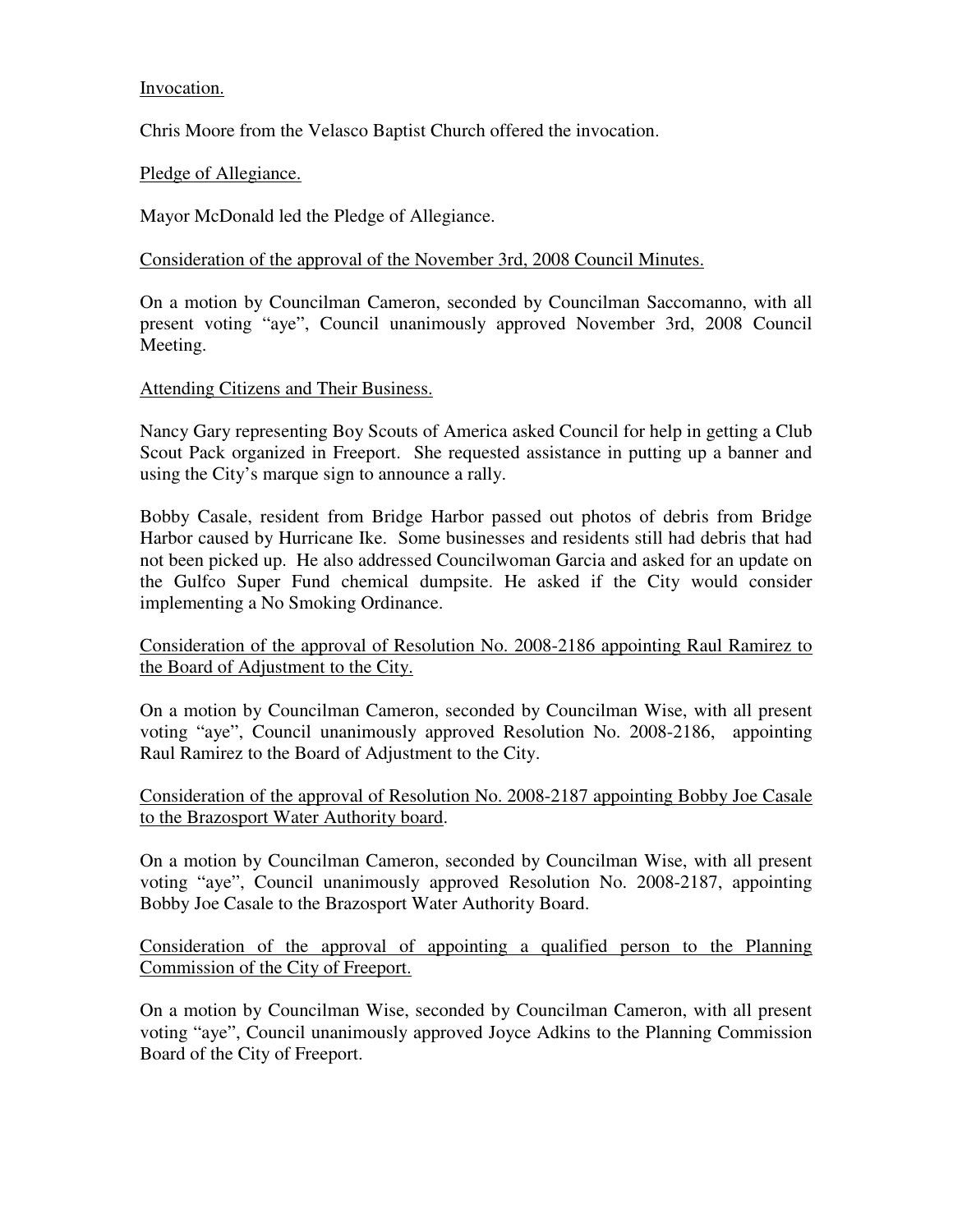Consideration of the approval of a request by the Texas Port Ministry, 1103 Cherry Street, for two (2) recreational vehicles to be on site for security and ministry purposes.

On a motion by Councilman Cameron, seconded by Councilman Wise, with all present voting "aye", Council unanimously approved a request from the Texas Port Ministry of 1103 Cherry Street for two (2) recreational vehicles to be on site for security and ministry purposes.

Consideration of the approval of canceling December  $15<sup>th</sup>$ , 2008 Council Meeting due to the holidays.

On a motion by Councilman Cameron, seconded by Councilman Saccomanno, with all present voting 4 to 1, Council canceled December  $15<sup>th</sup>$ , 2008 Council Meeting due to the holidays. Councilman Wise opposed.

### Elected Official Report

Councilman Saccomanno reported that approximately 250 people attended the Senior Citizens Luncheon at RiverPlace. He commended the Freeport Police Department and Freeport Fire EMS Department for an outstanding job serving the senior citizens. The Main Street board meets November 20, 2008 at the City Hall.

Councilman Cameron announced that the EDC board has resolved the Wanda Jones eminent domain case and Trico building issues.

Mayor McDonald and Jeff Pynes attended a FEMA meeting in Galveston. Mayor McDonald thanked the EDC members for their hard work on resolving the issues.

#### **Work Session**:

#### Administration Report

No report.

Finance Director, Bob Welch reports on financials for year ending 9/30/08.

Mr. Welch reported on the financials for year ending 9-30-2008.

Mayor McDonald closed the formal session and opened the executive session at 6:40 p.m.